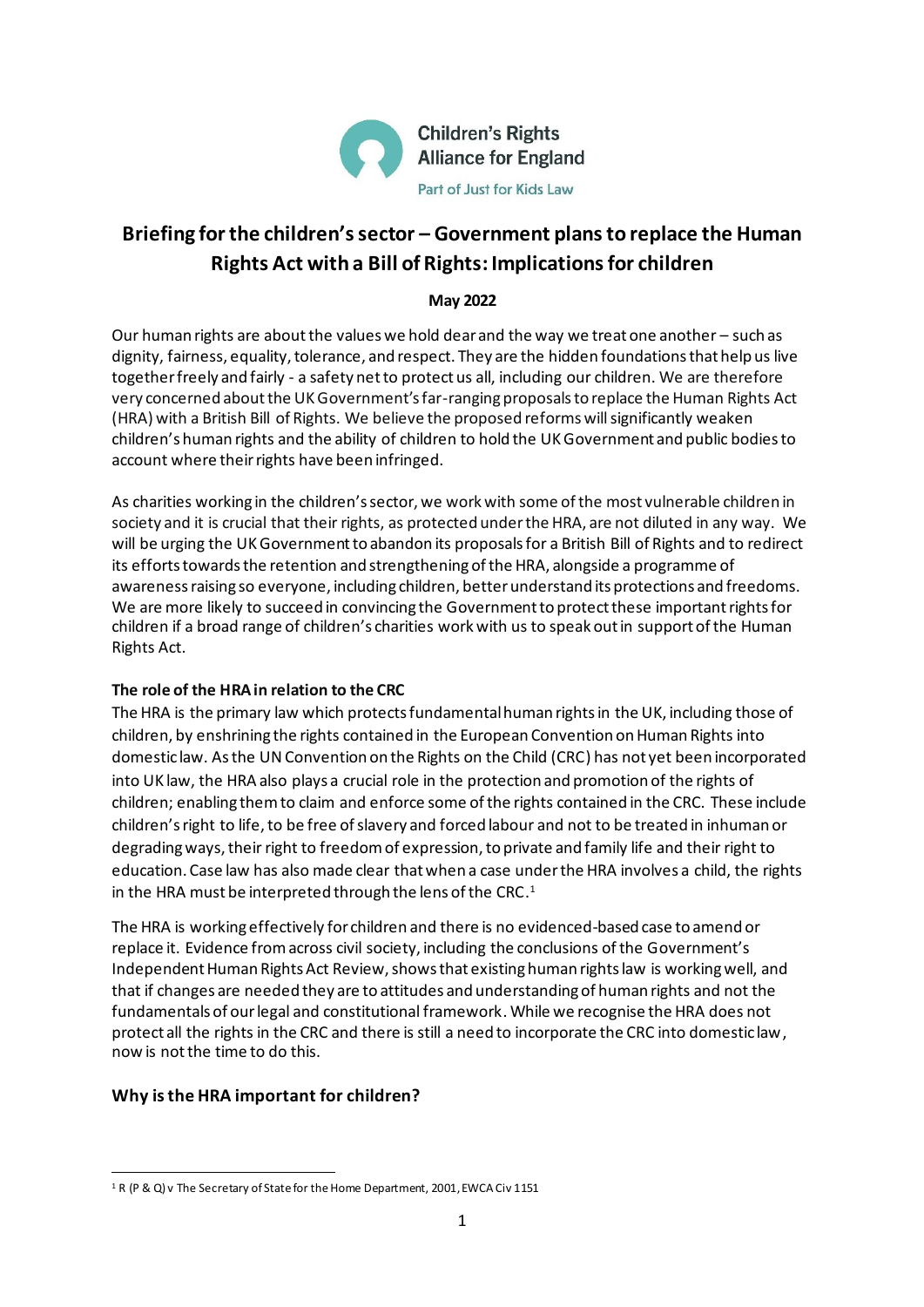Since the HRA came into force it has provided important protections for some of our most vulnerable children such as children in care, child witnesses, children in custody, and refugee children as the following examples illustrate.

- Ensuring that 17-year-olds were given the right to an appropriate adult at the police station, and to have their parents notified of their whereabouts where previously they were treated the same as adults.  $2$  This previous lack of protection for 17 year-olds in police custody led to the tragic case of a child taking her own life.
- Confirming equal financial support for family and non-family members who foster children, when the High Court ruled that payments by a local authority should not discriminate against foster families on the grounds of family status. $^{\rm 3}$
- Ensured that children in prison were entitled to the same protection and care as all other children. This landmark case found that the Children Act 1989 applies to children in custody and led to a raft of child protection policies and procedures being introduced to prisons. <sup>4</sup>
- Curtailed police powers to remove children under 16 years old from designated areas, when a court ruled that the power in the Anti-Social Behaviour Act 2003 to disperse children under 16 from certain areas after 9pm should only be used in cases where children are involved in, or at risk of, anti-social behaviour. 5
- Preventing a woman living in poverty, who had to leave her partner after discovering he had been abusing their children, from being separated from her children. The woman and her children were placed in temporary bed and breakfast accommodation and were housed in three different places in a 6-month period. Social workers claimed she was not a 'fit' parent as she was unable to provide stability for her children and was having problems getting them to school. With assistance from a local group, the woman invoked her children's right to respect for private and family life and their right to education under the HRA, and challenged their decision. The local authority then decided not to remove the children, but to keep them on the 'children at risk' register, and within three weeks the family was able to be placed in stable accommodation. 6
- Preventing a mother and her new-born baby from being made homeless. A single mother who had been refused asylum was threatened with eviction by the National Asylum Support Service (NASS), while having her second child. NASS issued a 'termination of support' notice to her while she was giving birth in hospital. The voluntary organisation supporting the woman suggested to NASS that evicting the family in these circumstances could amount to inhuman and degrading treatment under Art. 3 of the HRA and suggested the NASS reconsider the decision. The notice was amended and the woman and her children were able to receive support and alternative accommodation under the Immigration and Asylum Act 1999. $^{\text{7}}$

#### **Duty on public bodies**

Importantly for children, who depend heavily on public services, section 6 of the HRA also places a duty on public bodies to comply with the human rights obligations contained within it, including the

<sup>&</sup>lt;sup>2</sup> R(HC) v The Secretary of State for the Home Department, and the Commissioner of the Police of the Metropolis [2013] EWHC 982 (Admin)

<sup>&</sup>lt;sup>3</sup> R (L and others) v Manchester City Council, High Court, 26 September 2001

<sup>4</sup> R (on the application of Howard League) v Secretary of State for the Home Department and the Department of Health 2002

<sup>5</sup> R (W) v Commissioner of Police for the Metropolis and others, 2006, EWCA Civ 458

<sup>&</sup>lt;sup>6</sup> The Human Rights Act Changing Lives, 2<sup>nd</sup> edition, British Institute of Human Rights,

<https://www.bihr.org.uk/Handlers/Download.ashx?IDMF=3c184cd7-847f-41b0-b1d1-aac57d1eacc4>

<sup>&</sup>lt;sup>7</sup> British Institute of Human Rights (2008) *The Human Rights Act Changing Lives,* 2<sup>nd</sup> edition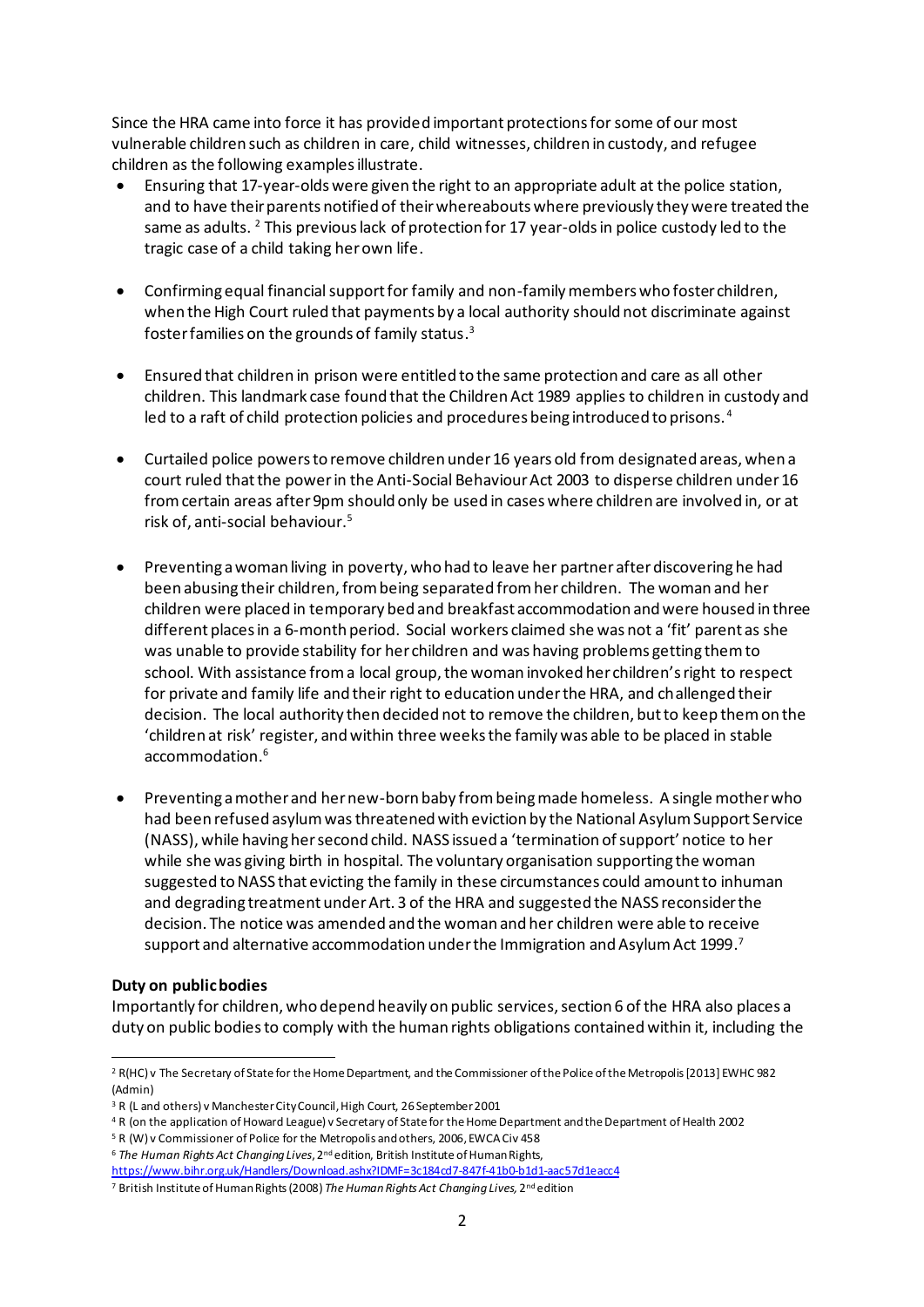police and the youth secure estate, care institutions, courts, publicly funded schools, and local authorities. This also requires all public officials to think about human rights in their day-to-day decisions and policy making so that all laws, policies, and guidance are compatible with the HRA. Section 6, when fully implemented, helps to ensure that public authorities comply with the European Convention on Human Rights (ECHR) and that there are positive changes to children's rights protection without the need to go to court. As the Parliamentary Joint Committee on Human Rights concluded, Section 6 means *"there is more respect for rights and less need for litigation"<sup>8</sup>* but where public bodies fail to respect and protect rights, children and their families can take action in the courts, if necessary.

## **What do the proposed reforms say?**

## **Choice of rights to target for reform**

We are extremely concerned that much of the Government narrative around the Bill implies that some people, including some children, could be excluded from the full protection of human rights laws. Such a proposal undermines the fundamental principle behind human rights, which is that they are universal and must be applied to everyone equally and would be inherently discriminatory if this exclusion was based on their immigration status or any other characteristic.

When the Government consulted on its plans for the Human Rights Act, it included examples of where it believes that rights have been interpreted too widely, or that the issues should not be decided by the courts. These included obligations on local authorities in respect of child safety and the duty on the police to protect the right to life. These engage the right to respect for private and family life, home and correspondence (Article 8 ECHR), the right to life (Article 2 ECHR) and the right to be free from freedom, torture and inhuman or degrading treatment (Article 3 ECHR).

This aim misrepresents the nature of human rights. We all want to live in an equal, just and fair society, where governments and public bodies respect, protect and fulfil our human rights. The Human Rights Act, along with other legal processes, gives people the ability to hold governments and public bodies to account when they fail to uphold our rights and/or cause other types of harm. It allows ordinary people to stand up to those in power and expect that their rights are respected. The rights targeted for reform are also the rights that are often of most use to minority or other disadvantaged groups and are fundamental to our humanity.

One of the examples is the obligation on local authorities to safeguard children from abuse, while balancing this against the child's right to family life. This often difficult and nuanced situation is mischaracterised as 'judicial extensions' of human rights, rather than as applying the human rights framework to ensure that difficult decisions are taken properly and in a way that respects the rights of all concerned.

## **Harder to hold the Government and public bodies to account**

The proposed reforms also include introducing a permission stage. We are extremely concerned about the effect introducing a conditionality would have on a child's right to bring a claim under the HRA and do not believe that these new measures are needed. There are already the necessary checks in place to ensure that spurious claims cannot proceed. Section 7 of the HRA already requires a child, or anyone else, who wants to bring a claim under the HRA to show that they are a victim of a human rights breach and there are admissibility stages for legal cases in the UK which prevent frivolous, academic or unmeritorious cases from proceedings.

<sup>8</sup> House of Commons House of Lords Joint Committee on Human Rights (2021) *The Government's Independent Review of the Human Rights Act. Third Report of Session 2021–22*HC 89 HL Paper 31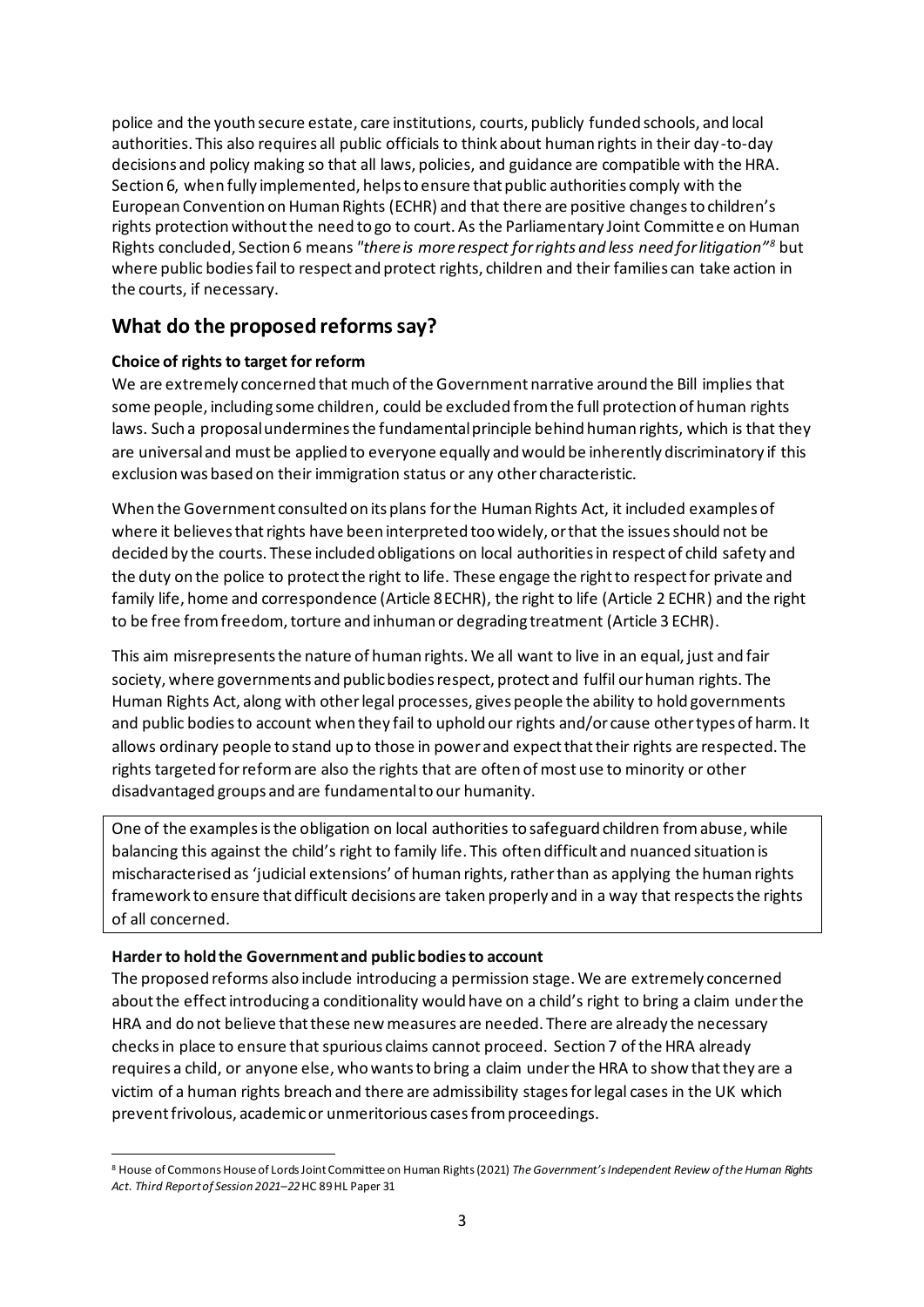This proposal would make it much harder for children to access justice if they also had to prove that they had experienced 'significant disadvantage', an extra test that is likely to complicate, delay and add cost to proceedings We know from our work, that children already struggle to access justice in a number of areas, are already disadvantaged by the lengthy time taken in court proceedings, and can be far less willing to litigate breaches of their Human Rights as they are more reliant on their parents or carers to assist them in making such decisions. This proposal would have a chilling effect which will be particularly detrimental to children who already struggle to access expert legal advice and representation due to lack of legal aid and expert representation. Again, these proposals could also make it more likely that children would need to go to the ECtHR under Article 13 (the right to an effective remedy) which is not a suitable route for children given the time it takes for cases to be heard and the costs likely to be involved.

#### **Greater focus on 'genuine human rights abuses'**

The Government's consultation which proceeded the Bill implied that some people may make a claim under the HRA in order to receive financial damages. In our experience of working with children, being awarded damages is not the priority motivation for taking a case. In the cases that Just for Kids Law have taken representing children who allege breaches of the rights under the HRA, they have rarely sought damages as a remedy. Instead, the cases were taken in order to rectify their rights being infringed.

For example, in the case taken by our strategic litigation team the High Court overturned the youth court's decision denying a 15-year-old child with special educational needs additional support from an intermediary - a specialist speech and language expert. The court stated that a defendant must have a fair trial (Article 6), which includes the ability to participate effectively in their case as well as confirming that child defendants are entitled to additional protections in law in criminal proceedings. <sup>9</sup> No damages were awarded.

Children, like adults, want to see justice being done and any infringements of their rights to be recognised as such. What type of remedy is awarded, depends on the facts of each case and a decision on what is 'just and appropriate' so a child would not necessarily be awarded damages in every case.

## **Change to the definition of public authorities**

We are also concerned about suggestions to change the definition of public authorities. It is extremely important that even if public functions are contracted out to a charity or company the HRA still applies to them. This is particularly crucial for the protection and safeguarding of children who live in institutions which are run by private providers, for example, Secure Training Centres and children's homes. Any changes to the definition of public authorities could therefore put children at risk. The Howard League for Penal Reform, for example, successfully challenged the privately run prison of Ashfield, in the High Court, who unlawfully punished children, and acted in breach of their rights under Article 6 (the right to a fair trial)<sup>10</sup>. It would be unthinkable if such establishments would escape such scrutiny.

Courts are already incredibly reluctant to put positive obligations on public bodies as they recognise that the bodies themselves will have competing priorities. The courts exercise institutional deference by quashing an unlawful policy or declaring a situation to be in breach of the HRA. It is rare for a court to impose a positive obligation on a public authority as a remedy.

## **Changes to the principle of 'positive obligations'**

<sup>9</sup> For more information, se[e: https://justforkidslaw.org/news/high-court-ruling-support-vulnerable-young-people-complex-needs](https://justforkidslaw.org/news/high-court-ruling-support-vulnerable-young-people-complex-needs)

<sup>10</sup> <https://howardleague.org/news/ashfield-prison-punished-children-unlawfully-high-court-rules-after-howard-league-legal-challenge/>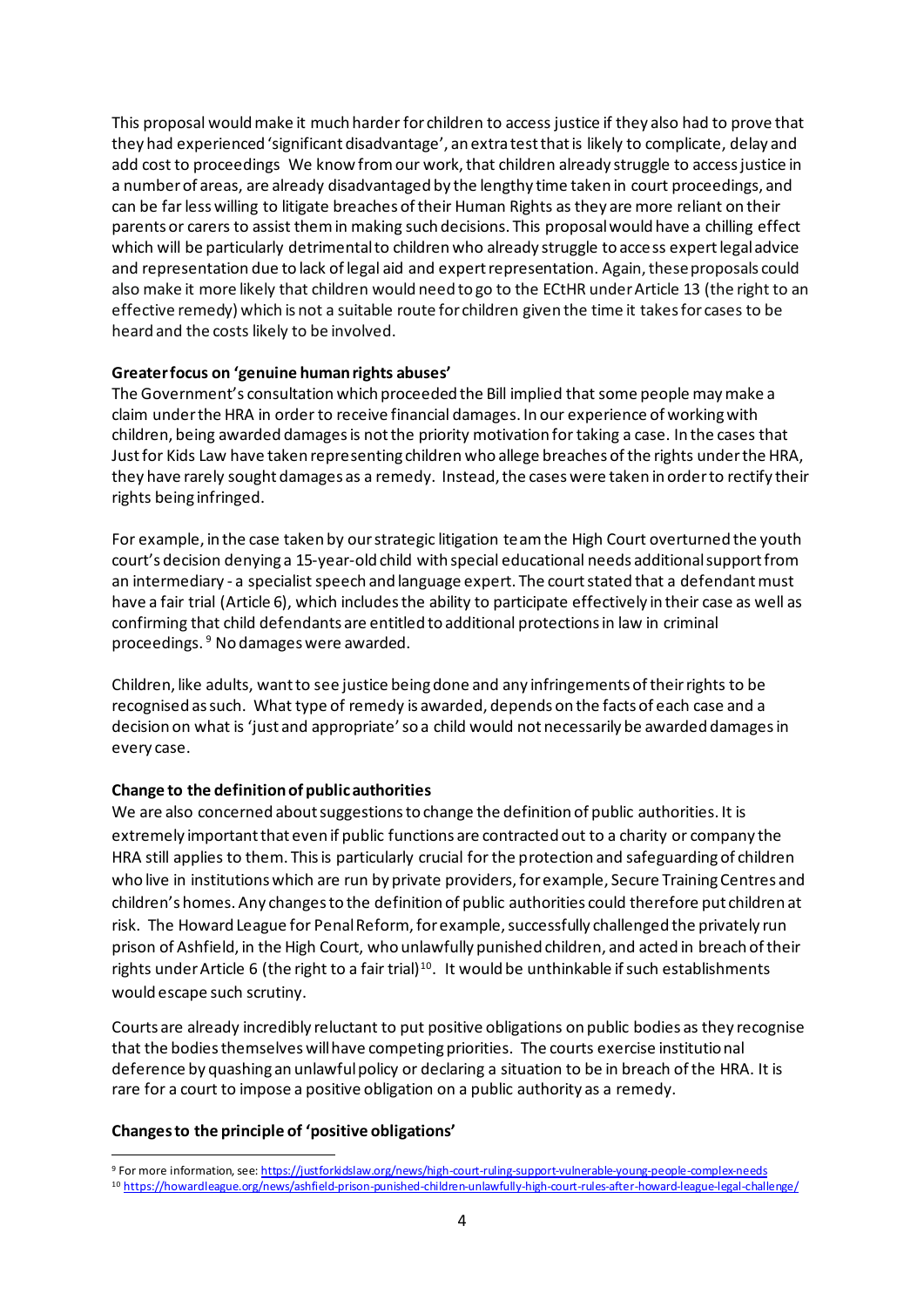The European Court of Human Rights has established the principle of 'positive obligations' to refer to situations where securing rights requires actions from the Government e.g. it might mean passing a law to make certain behaviours criminal, such as physical violence against a child when punishing themor requiring social housing landlords to make sure their housing is in a fit state for children and families to live in. The Government argues that its' aim is to "address the imposition and expansion of positive obligations to prevent public service priorities from being impacted by costly human rights litigation."

The concept of 'positive obligations' has been most effective at protecting minority groups, or those with protected characteristics whose needs are not always met by generic government policy made for the majority. Positive obligations have been used to support public services priorities by ensuring they are delivered well and for all. There are rare cases where it is necessary for the court to impose positive obligations, and these powers are extremely important for children who frequently access and use such services, particularly those from the most vulnerable groups, as we have illustrated above.

We would be very concerned if any steps were taken to dilute positive human rights obligations on public bodies, which provide the foundation for safeguarding children and protecting them from abuse and neglect. This safety net is particularly important for children in institutions, for example, mental health units, children's homes, Secure Training Centres or Young Offender Institutions. Positive obligations ensure that public bodies take proactive steps to safeguard children's rights and enable redress when a public body has not fulfilled its human rights obligations towards children.

This is demonstrated by the Deep Cut Barracks case<sup>11</sup> where the families used the HRA to get justice for their children who had died at the barracks because steps had not been taken to properly safeguard and protect them. Using Article 2 (right to life) and Article 6 (right to a fair and public hearing) of the ECHR they successfully argued that the court should quash the findings of the previous coroners and ordered fresh inquests. It was clearly necessary for the High Court to have this power. It is therefore imperative that these obligations are not weakened in any way.

#### **Proposals to make a declaration of incompatibility rather than overturn secondary legislation**

We also strongly disagree with the proposal to enable courts to make a declaration of incompatibility with the HRA rather than overturning secondary legislation given that such legislation has wide-ranging impact on many aspects of children's lives. Such a change will weaken UK Government accountability, which is an important protection for ensuring that secondary legislation respects children's human rights given that it only has very limited parliamentary scrutiny. We are also concerned that a change to the status quo will mean long delays before a breach of children's rights is rectified, meaning that children could continue to have their rights breached for long periods of time. Currently, if a court rules that a piece of secondary legislation is unlawful the Government is still able to redraft it so that policy aims are met while also safeguarding human rights - we believe this is the right balance.

## **Plans to favour freedom of expression over privacy**

While we recognise that freedom of expression (Article 10) is an important right in any democracy, we have serious concerns about proposals to introduce a presumption in favour of upholding Article 10 rights, and thus tipping the balance in its favour, against privacy rights set out in Article 8. These plans have the potential to be extremely damaging to the children we work with. Children in contact with the criminal justice system are some of the most vulnerable in society.<sup>12</sup> It is crucial,

<sup>11</sup> [https://centreformilitaryjustice.org.uk/human-rights-stories-no-4-deepcut-how-the-families-used-the-human-rights-act-to-get-access](https://centreformilitaryjustice.org.uk/human-rights-stories-no-4-deepcut-how-the-families-used-the-human-rights-act-to-get-access-to-the-states-evidence-about-their-children-and-to-get-fresh-inquests-exposing-abuse-ill-treat/)[to-the-states-evidence-about-their-children-and-to-get-fresh-inquests-exposing-abuse-ill-treat/](https://centreformilitaryjustice.org.uk/human-rights-stories-no-4-deepcut-how-the-families-used-the-human-rights-act-to-get-access-to-the-states-evidence-about-their-children-and-to-get-fresh-inquests-exposing-abuse-ill-treat/)

<sup>12</sup> National Association for Youth Justice (2020) *The state of youth justice 2020: An overview of trends and developments*